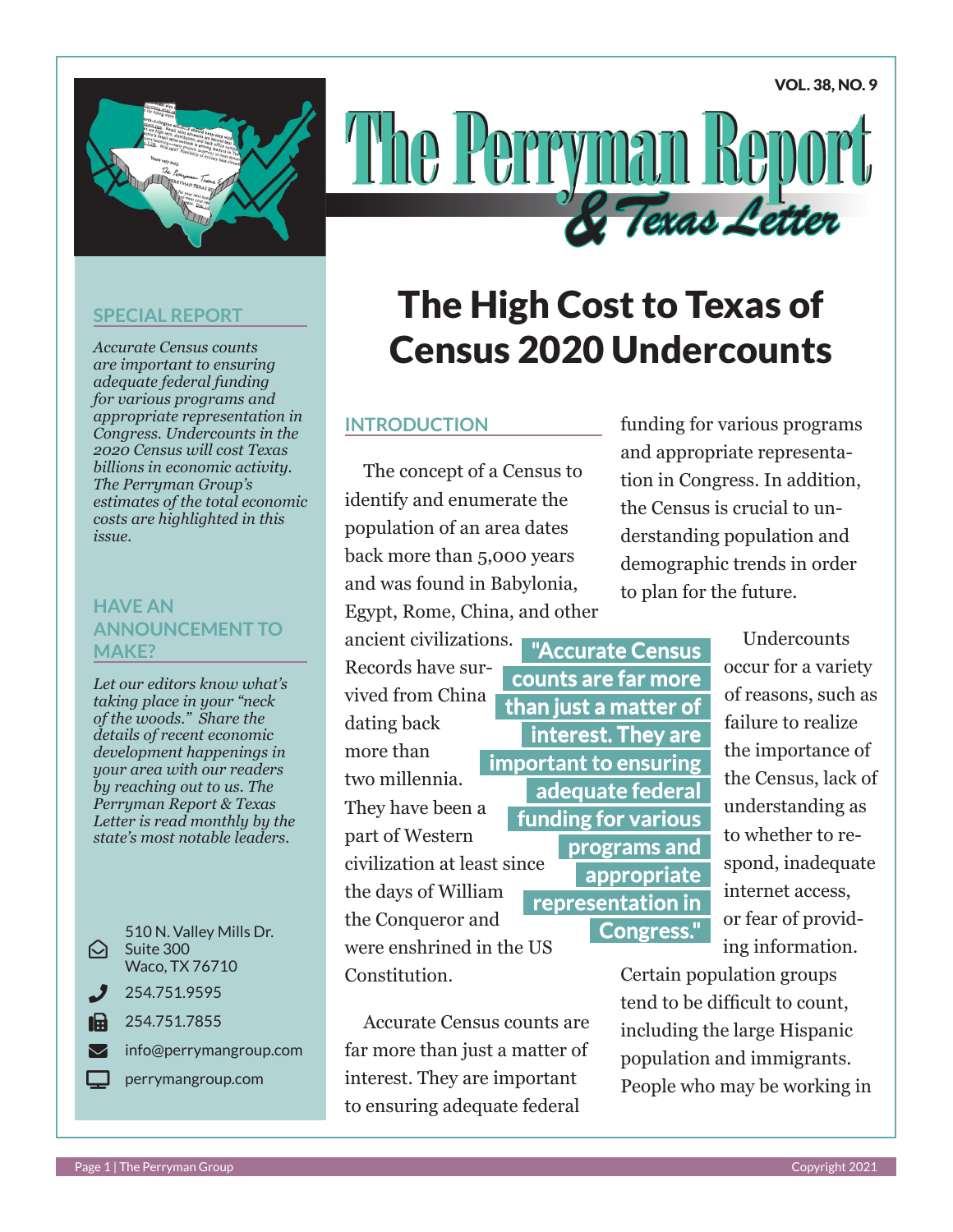Texas but also have ties in other states may be unsure whether they should respond, and expansive areas with limited internet access can lead to notable undercounts.

The Urban Institute used data from the Census Bureau and a microsimulation model to analyze how various populations could be miscounted to develop estimates of the likely undercounts. For Texas, the Urban Institute projects a 2020 Census undercount of 377,187 people in Texas, meaning that 1.28% of the

state's population was not officially counted. (For additional information, see "The 2020 Census and the Consequences of Miscounts for Fair Outcomes: Texas," Diana Elliott and Steven Martin, Urban Institute, November 2021.) One key factor contributing to this situation is the fact that Texas, unlike most other areas, chose not to invest in initiatives to encourage a thorough and accurate count. In all likelihood, this shortcoming resulted in the loss of a seat in the US House of Representatives.

#### Estimated Direct Potential Losses Associated with a Census Undercount

|                                               | <b>Cumulative</b><br>2021-2030 | <b>Average</b><br><b>Annual</b> |
|-----------------------------------------------|--------------------------------|---------------------------------|
| <b>Health Programs</b>                        | $-13,968.49$ m                 | $-$1,396.85$ m                  |
| <b>Housing Programs</b>                       | $-$1,095.38 m$                 | $-$109.54 m$                    |
| <b>Food and Nutrition Programs</b>            | $-$1.043.78 m$                 | $-$104.37 m$                    |
| <b>Infrastructure</b>                         | $-$ \$817.60 m                 | $-$ \$81.76 m                   |
| <b>Education and Job Training</b>             | $-$678.64 m$                   | $-$ \$67.86 m                   |
| <b>Social and Protective Service Programs</b> | $-$ \$287.66 m                 | $-$ \$28.76 m                   |
| <b>Miscellaneous Programs</b>                 | $-$ \$649.85 m                 | $-$ \$64.99 m                   |
| <b>TOTAL</b>                                  | $-$18,541.39$ m                | $-$1,854.14 m$                  |

**Source:** US Multi-Regional Impact Assessment System, The Perryman Group

**Note:** Monetary values given in millions of 2020 US dollars. Based on Urban Institute estimates of undercounts and The Perryman Group's estimates of related funding losses. Miscellaneous programs include a variety of funding categories with relatively small allocations, such as several types of block grants, administrative funds, arts and cultural programs, and agricultural and environmental initiatives.

The Perryman Group utilized the Urban Institute's estimates of undercounts to project the potential economic costs of the undercount in Texas over the 2021-30 period.

#### **POTENTIAL DIRECT COSTS OF A TEXAS CENSUS UNDERCOUNT**

Measuring the economic consequences of the estimated Census undercount involves three major phases. First, it is necessary to quantify the direct losses in funding based on Census counts. Second, the total economic impact of lost funding is measured. Finally, "downstream" effects which are caused by the consequences of funding reductions such as increased hunger, diminished health care access, and adverse educational outcomes are estimated.

Because of the manner in which many major programs determine eligibility and allocations, the loss of Federal dollars can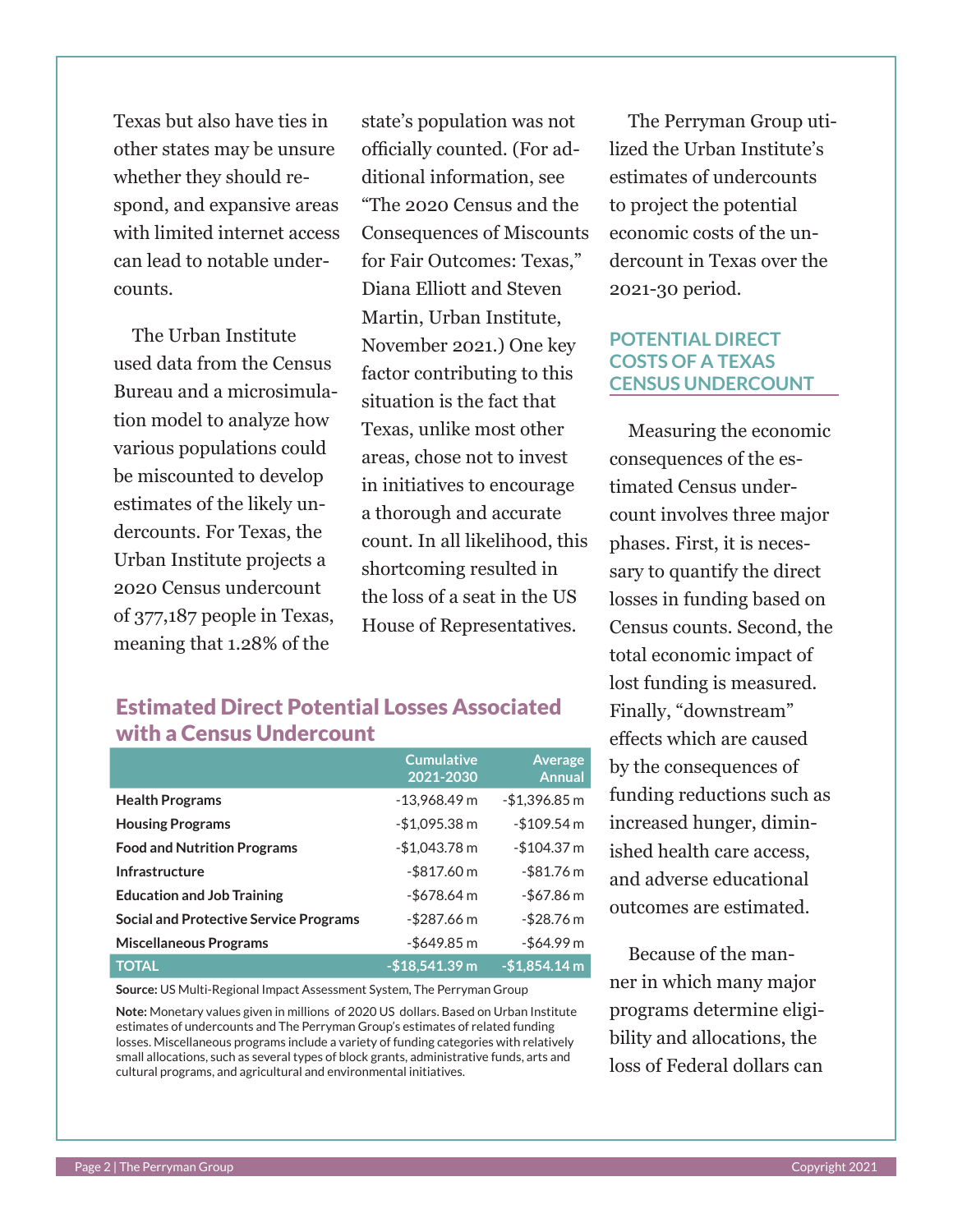

be much greater than the magnitude of the undercount. Moreover, the primary categories of funding reductions are in sectors (such as health care, housing, education, and infrastructure) that are critical to the ongoing health and wellbeing of the population and economy.

The Perryman Group estimates that the direct losses due to a significant Census undercount in Texas total over \$18.5 billion over the 2021-2030 period, or almost \$1.9 billion per year on an average annual basis over the period. As noted, these losses are in programs that are important

to the health and wellbeing of Texans as well as future economic growth. More than 75% of direct potential losses would likely fall in health programs.

#### **TOTAL ECONOMIC AND DOWNSTREAM COSTS OF A SIGNIFICANT UNDERCOUNT**

Direct costs lead to negative ripple effects through the economy, multiplying the overall economic harms of an undercount. Even beyond these negative economic impacts, reductions in funding for these programs involve substantial "downstream" effects such as reduced wellness, less infrastructure improvement, and more limited job training. (For an overview

### Estimated Cumulative Total Economic Losses Associated with a Significant Census Undercount: 2021-30

|                                               | <b>Gross</b><br><b>Product</b> | <b>Job</b><br><b>Years</b> |
|-----------------------------------------------|--------------------------------|----------------------------|
| <b>Health Programs</b>                        | -\$26.54 b                     | $-283,306$                 |
| <b>Housing Programs</b>                       | $-$1.74 b$                     | $-17,232$                  |
| <b>Food and Nutrition Programs</b>            | $-$1.73 b$                     | $-14.361$                  |
| Infrastructure                                | $-$1.46 b$                     | $-14,326$                  |
| <b>Education and Job Training</b>             | $-$1.25 b$                     | $-15,306$                  |
| <b>Social and Protective Service Programs</b> | $-$ \$0.53 b                   | $-6,113$                   |
| <b>Miscellaneous Programs</b>                 | $-$0.90 b$                     | $-8,000$                   |
| <b>TOTAL</b>                                  | $-$ \$34.16 $b$                | $-358,644$                 |

**Source:** US Multi-Regional Impact Assessment System, The Perryman Group

**Note:** Monetary values given in billions of 2020 US dollars. A job-year is one person working for one year, though it could be multiple individuals working partial years. Based on The Perryman Group's estimates of funding losses due to estimated undercounts from the Urban Institute and the related multiplier effects. Miscellaneous programs include a variety of funding categories with relatively small allocations, such as several types of block grants, administrative funds, arts and cultural programs, and agricultural and environmental initiatives.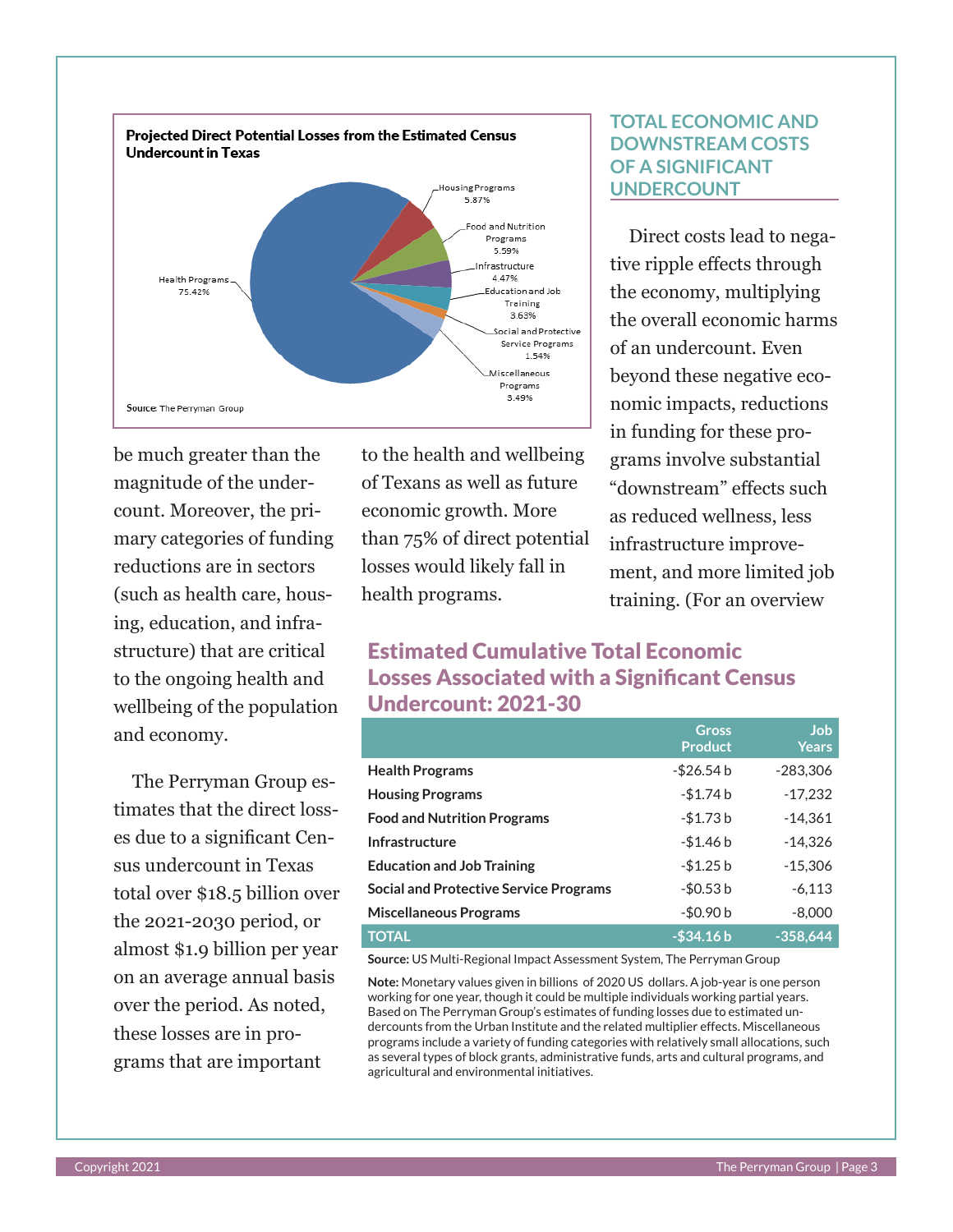of methods used, see page 7.)

#### *Total Economic Harms of the Estimated Undercount*

The Perryman Group estimates that the undercount could lead to total losses of almost \$34.2 billion in Texas gross product and over 358,600 job-years of employment over the 2021-30 period (including multiplier effects).

#### *Downstream Effects*

In addition to these economic costs, there are additional negative effects due

to "downstream" effects of undercounts. For example, having less funding for

stress on the social service system. Similarly, inadequate infrastructure

nutrition, education, social services, health care, and other programs can lead to reduced productivity and efficiency, diminished overall health of the population (further reducing productivity), and increased **"The Perryman Group estimates that cumulatively over the 2021-30 period, the total decrease in tax receipts due to undercounts and the related economic harms is estimated to be \$1.72 billion to the State and \$1.55 billion to local entities. These losses are over and above lost direct allocations and do not include downstream effects."**

resources impose costs on local businesses and households and reduce efficiency.

The Perryman Group analyzed the potential economic costs of these downstream effects over the 2021 through 2030

#### Estimated Cumulative Potential Downstream Losses Associated with a Significant Census Undercount: 2021-2030

|                                               | <b>Total</b><br><b>Expenditures</b> | <b>Gross</b><br><b>Product</b> | <b>Personal</b><br><b>Income</b> | <b>Job</b><br><b>Years</b> |
|-----------------------------------------------|-------------------------------------|--------------------------------|----------------------------------|----------------------------|
| <b>Health Programs</b>                        | -\$36.95 b                          | $-$ \$16.75 b                  | $-$10.08 b$                      | $-157,529$                 |
| <b>Housing Programs</b>                       | $-$ \$2.74 b                        | $-$1.32 b$                     | $-$0.80 b$                       | $-13,870$                  |
| <b>Food and Nutrition Programs</b>            | $-$ \$3.44 b                        | $-$1.64 b$                     | $-$1.03 b$                       | $-19.144$                  |
| Infrastructure                                | -\$2.33 b                           | $-$1.11b$                      | $-50.69b$                        | $-11,556$                  |
| <b>Education and Job Training</b>             | -\$33.72 b                          | $-$ \$15.58 b                  | $-$ \$9.58 b                     | $-218,456$                 |
| <b>Social and Protective Service Programs</b> | $-$1.23 b$                          | $-$ \$0.59 b                   | $-$ \$0.36 b                     | $-6,190$                   |
| <b>TOTAL</b>                                  | $-$80.41 b$                         | $-$36.99 b$                    | $-$ \$22.53 b                    | $-426,744$                 |

**Source:** US Multi-Regional Impact Assessment System, The Perryman Group

**Note:** Monetary values given in billions of 2020 US dollars. A job-year is one person working for one year, though it could be multiple individuals working partial years. Based on the Urban Institutes estimates of potential undercounts and related funding losses and the related downstream effects such as reduced productivity and economic efficiency. Does not include certain funding categories with relatively small allocations which would further increase economic costs. Miscellaneous programs include a variety of funding categories with relatively small allocations, such as several types of block grants, administrative funds, arts and cultural programs, and agricultural and environmental initiatives.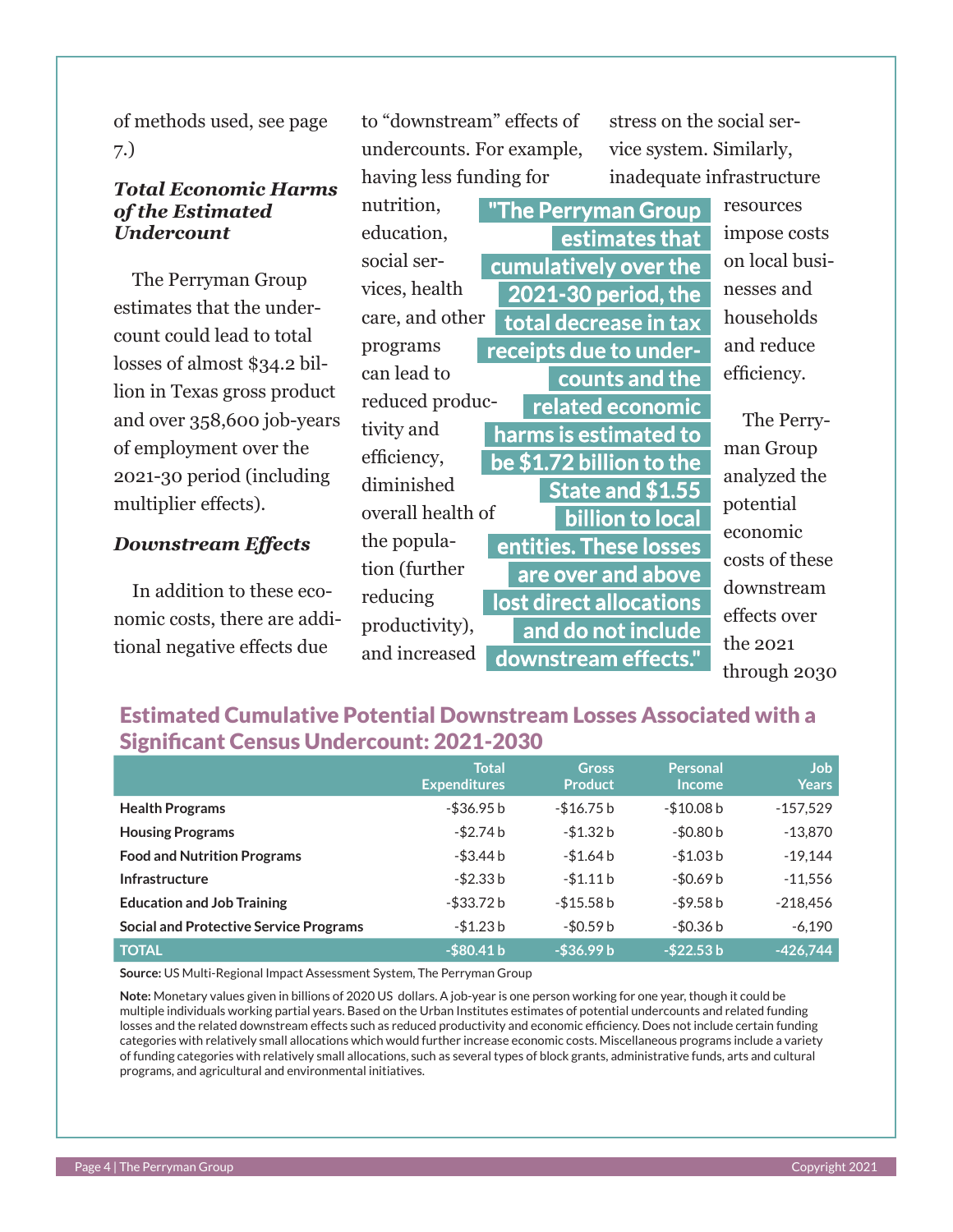#### Losses Texas Could Have Avoided

| Scenario <del>d</del>                                                                                                                                                 | <b>Reduction</b><br>in Losses |
|-----------------------------------------------------------------------------------------------------------------------------------------------------------------------|-------------------------------|
| If the national average percentage undercount had been achieved                                                                                                       | 61.2%                         |
| If Texas' undercount equaled the average of the five states with the lowest undercounts                                                                               | 91.9%                         |
| If Texas had achieved a percentage undercount equal to the average of the other states<br>with more than 20 million in population (California, Florida, and New York) | 25.8%                         |

**Note:** Based on the Urban Institute's estimates of undercounts and The Perryman Group's estimates of related losses.

outlays

harms

period and found that they include an estimated \$37.0 billion in gross product and over 426,700 job-years in Texas (when multiplier effects are considered).

#### **FISCAL EFFECTS**

Business activity generates tax revenue. The decrease in economic activity associated with funding losses due to undercounts leads to a notable decrease in tax receipts to the State and local government entities including cities, counties, schools, and special districts. Taxes are generated through the economic effects measured in the preceding sections. For example, the economic harms cause losses of retail sales.

A portion of these lost retail sales would have been taxable, and local taxing entities are negatively af-

fected. Similarly, visitor can lead to gains in occupancy tax revenues. Economic also affect demand for housing and commercial **"Undercounts have the potential to negatively affect the health and wellbeing of residents of the state, job training availability, infrastructure investments, housing, and other important programs and initiatives."**

real estate and, hence, property tax values.

When the total economic effects are considered (such as those measured in this study), the losses in taxes from these sources

are significant. The Perryman Group estimates that cumulatively over the 2021-30 period, the total

> decrease in tax receipts due to undercounts and the related economic harms is estimated to be \$1.72 billion to the State and \$1.55 billion to local entities. Note that these losses are over and above the much larger

amounts that are lost in direct allocations of funds to the State and local governments and do not reflect any of the downstream effects described in the preceding section.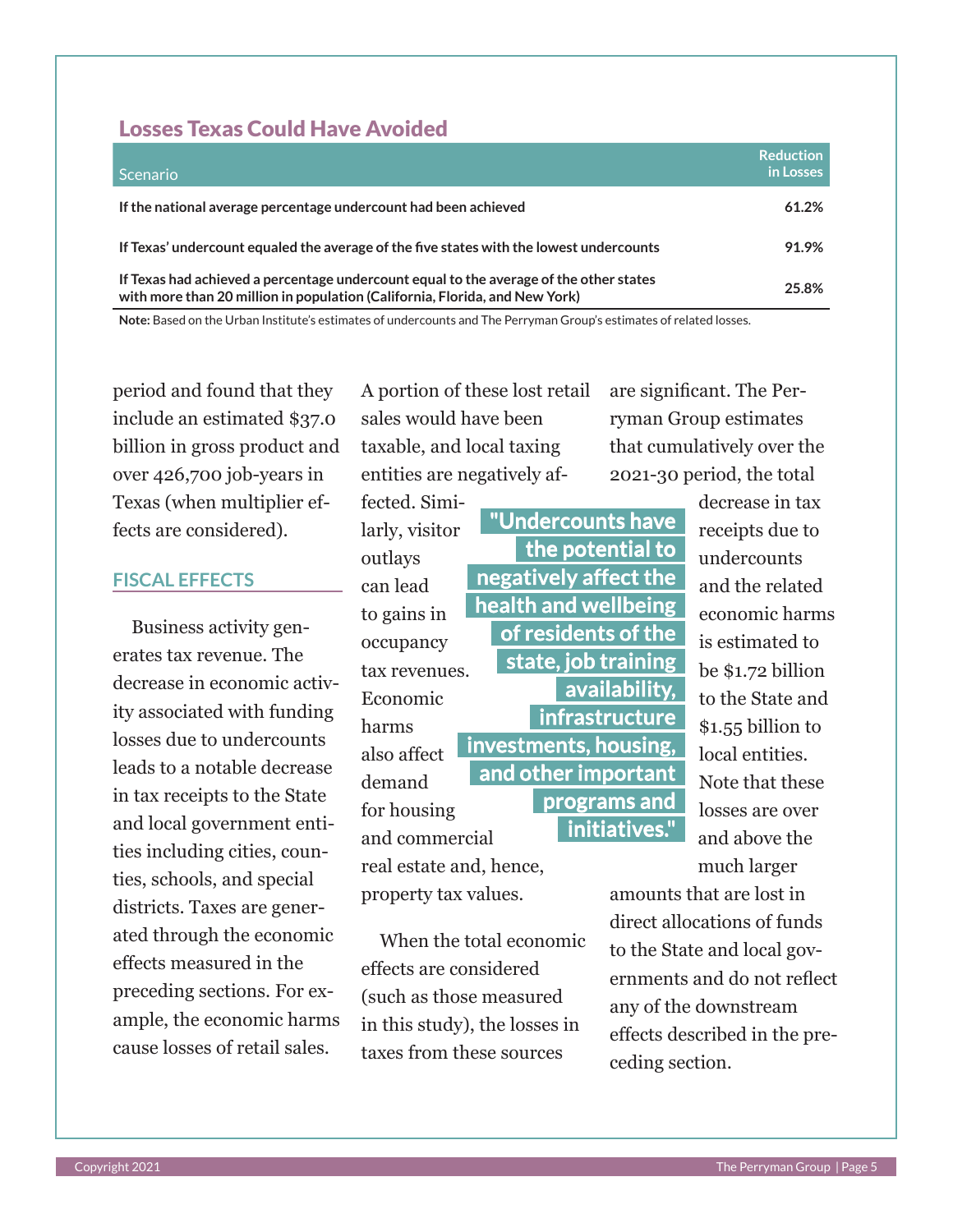| <b>Industry</b>                         | <b>Total</b><br><b>Expenditures</b> | <b>Gross</b><br><b>Product</b> | <b>Personal</b><br><b>Income</b> | Job<br><b>Years</b> |
|-----------------------------------------|-------------------------------------|--------------------------------|----------------------------------|---------------------|
| <b>Agriculture</b>                      | $-$1.120 b$                         | $-$ \$0.315 b                  | $-$0.208 b$                      | $-2,779$            |
| <b>Mining</b>                           | $-$1.001 b$                         | $-$0.237 b$                    | $-$0.129 b$                      | -664                |
| <b>Utilities</b>                        | $-$ \$2.845 b                       | $-$0.646 b$                    | $-$0.282 b$                      | $-1,036$            |
| Construction                            | $-$ \$3.157 b                       | $-$1.482 b$                    | $-$1.221 b$                      | $-14,526$           |
| Manufacturing                           | $-$ \$9.082 b                       | $-$ \$2.869 b                  | $-$1.601 b$                      | $-21,080$           |
| <b>Wholesale Trade</b>                  | $-$ \$3.271 $b$                     | $-$ \$2.213 b                  | $-$1.276 b$                      | $-12,269$           |
| Retail Trade*                           | -\$8.924 b                          | $-$ \$6.709 b                  | $-$ \$3.903 b                    | $-101,003$          |
| <b>Transportation &amp; Warehousing</b> | $-$1.857 b$                         | $-$1.252 b$                    | $-$0.828 b$                      | $-9,555$            |
| <b>Information</b>                      | $-$1.370 b$                         | $-$0.846 b$                    | $-$ \$0.361 b                    | $-2,741$            |
| <b>Financial Activities*</b>            | -\$9.419b                           | $-$ \$2.419 b                  | $-$0.894 b$                      | $-7,906$            |
| <b>Business Services</b>                | $-$ \$2.795 b                       | $-$1.716 b$                    | $-$1.400 b$                      | $-14,427$           |
| <b>Health Services</b>                  | $-$16.273 b$                        | -\$11.014 b                    | $-$ \$9.313 b                    | $-130,259$          |
| <b>Other Services</b>                   | $-$ \$4.591 b                       | $-$ \$2.438 b                  | $-$1.989 b$                      | $-40,400$           |
| <b>Total, All Industries</b>            | $-$65.708 b$                        | $-$ \$34.157 b                 | $-$23.405 b$                     | $-358,644$          |

### The Impact of Losses of Federal Funding Arising from Estimated 2020 Census Undercounts on Business Activity in Texas: 2021-2030

**Source:** US Multi-Regional Impact Assessment System, The Perryman Group

**Note:** Monetary values given in 2021 US dollars per year. A job-year is one person working for one year, though it could be multiple individuals working partial years. Components may not sum due to rounding. Retail Trade includes Restaurants, Financial Activities includes Real Estate. Based on the Urban Institute's estimates of the undercount and The Perryman Group's estimates of resulting implications for more than 300 programs with funding levels tied to the Census findings.

#### **CONCLUSION**

Undercounting Texans will have a substantial negative effect on the economy. In addition to losses of federal funds for programs, representation of the state in Congress could be adversely affected.

The Perryman Group estimates that a significant undercount in the 2020

Census has the potential to lead to total losses of \$34.2 billion in gross product and nearly 358,700 job-years of employment over the 2021- 2030 period (including multiplier effects), with another \$37.0 billion in gross product and over 426,700 job-years in losses due to the related downstream effects. A significant portion of these losses could have

been avoided if Texas had achieved the level of undercounts estimated for other areas.

Undercounts negatively affect the health and wellbeing of residents of the state, job training availability, infrastructure investments, housing, and other important programs and initiatives.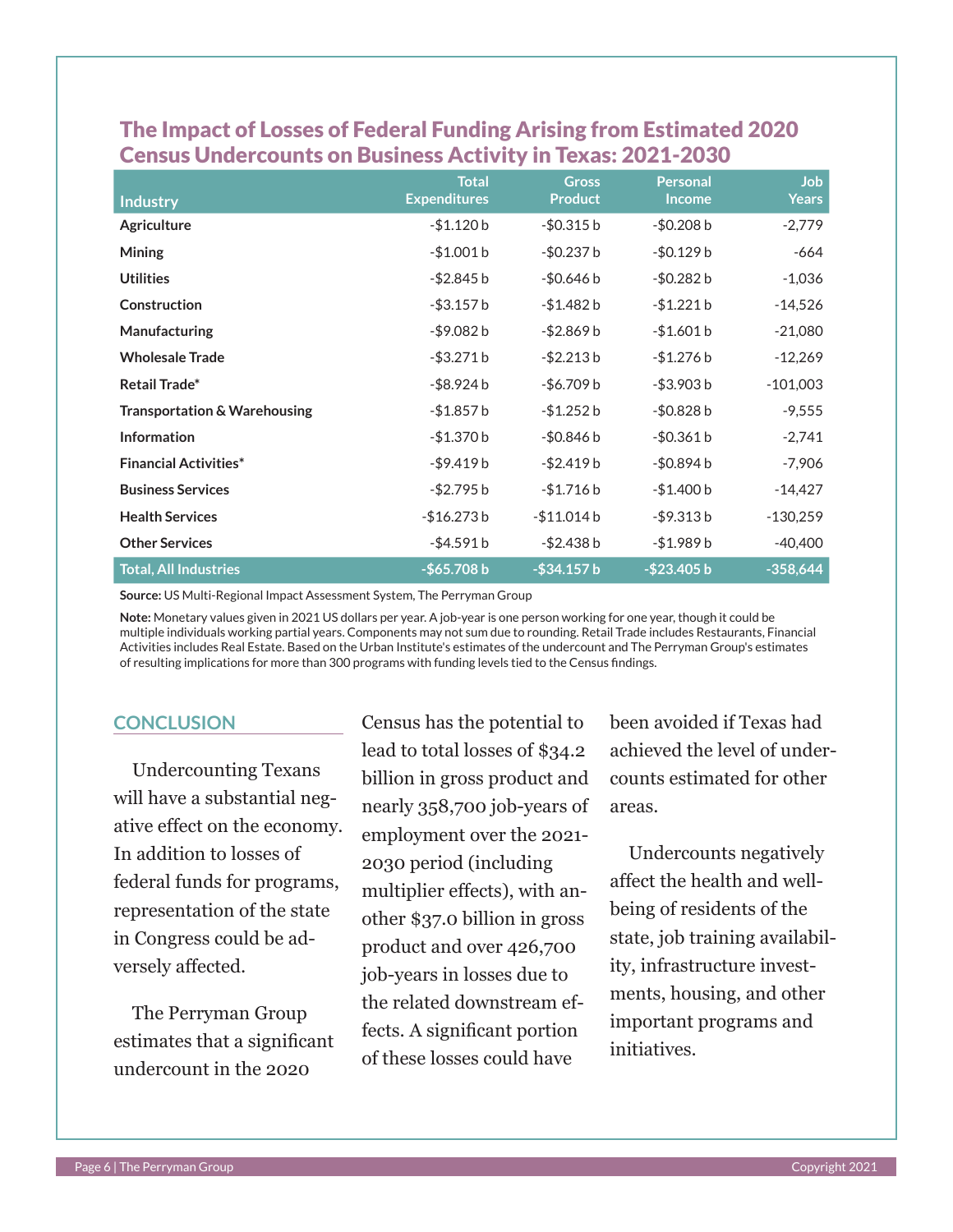Any economic stimulus, whether positive or negative, generates multiplier effects throughout the economy. In this instance, undercounts decrease funding for major programs, generating multiplier effects and dynamic responses rippling through the economy. In addition, lower funding leads to notable downstream effects.

The Perryman Group's dynamic input-output assessment system (the US Multi-Regional Impact Assessment System, which is described in further detail in Appendix A) was developed by the firm about 40 years ago and has been consistently maintained and updated since that time. The model has been used in hundreds of analyses for clients ranging from major corporations to government agencies and has been peer reviewed on multiple occasions.

The impact system uses a variety of data (from surveys, industry information, and other sources) to describe the various goods and services (known as resources or inputs) required to produce another good/ service. This process allows for estimation of the total economic impacts of a significant undercount. The model used in the current analysis reflects the specific industrial composition and characteristics of the Texas economy.

Total economic effects are quantified for key measures of business activity:

Total expenditures (or total spending) measure the dollars changing hands as a result of the economic stimulus.

Gross product (or output) is production of goods and services that will come about in each area as a result of the activity. This measure is parallel to the gross

domestic product numbers commonly reported by various media outlets and is a subset of total expenditures.

Personal income is dollars that end up in the hands of people in the area; the vast majority of this aggregate derives from the earnings of employees, but payments such as interest and rents are also included.

#### Job gains are

expressed as job-years of employment for multiyear, cumulative effects or jobs for annual or ongoing effects. A job-year is one person working for one year, though it could be multiple people working partial years.

The decrease in business activity associated with a significant undercount also has the potential to decrease taxes to the State and local governments. Monetary values were quantified on a constant (2021) basis to eliminate the effects of inflation.